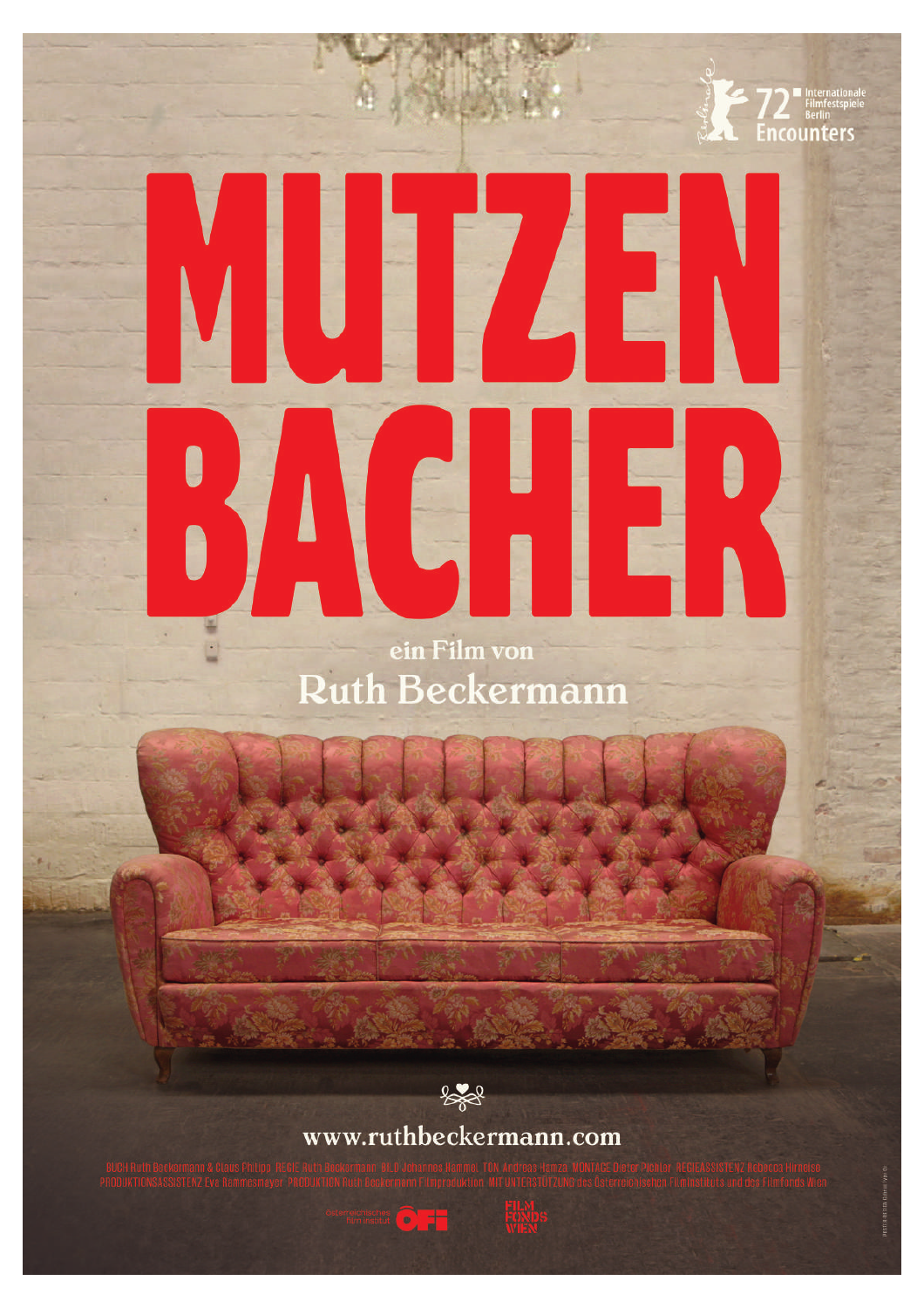Ruth Beckermann Filmproduktion presents:

# **MUTZENBACHER**

Austria / 2022 / 100 min.

**A film by Ruth Beckermann**

# **PRESS NOTES**

#### **World premiere**

Berlinale 2022 Encounters Competition

Press materials can be downloaded [here](https://noisefilmpr.com/projects/mutzenbacher)

# **Content**

- **> [Contacts](#page-2-0)**
- **> Short [synopsis](#page-3-0)**
- **> [Synopsis](#page-3-1)**
- **> Director's [statement](#page-4-0)**
- **> About the [director](#page-6-0)**
- **> Interview with Ruth [Beckermann](#page-7-0)**
- **> [Credits](#page-10-0)**

*\*Please note that the film title is written in capital letters*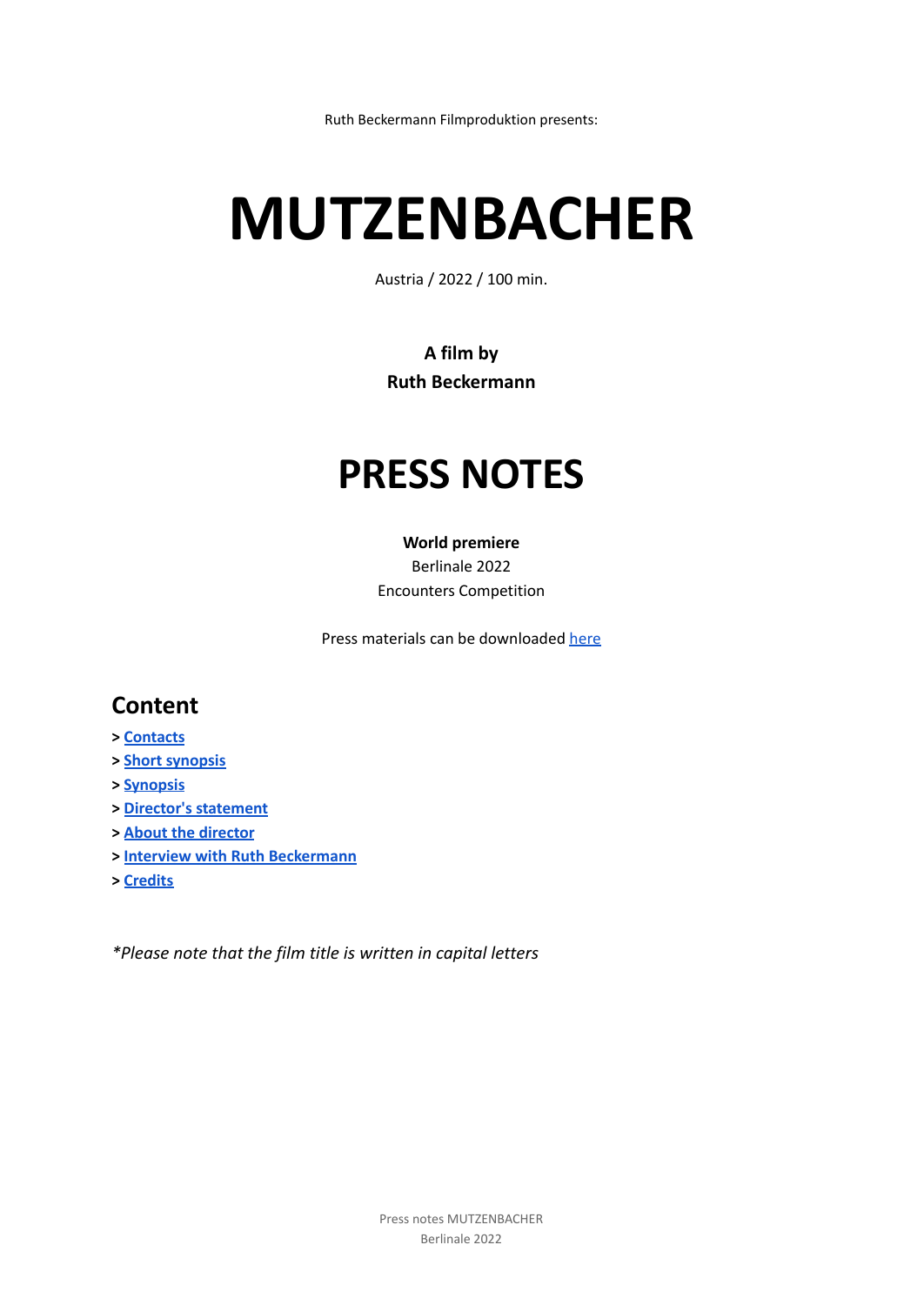# <span id="page-2-0"></span>**CONTACTS**

**Festivals: AUSTRIAN FILMS**

Emilie DAUPTAIN Stiftgasse 6, A-1070 Vienna +43 1 526 33 23 [emilie.dauptain@afc.at](mailto:emilie.dauptain@afc.at) [www.austrianfilms.com](http://www.austrianfilms.com)

#### **Produktion:**

**Ruth Beckermann Filmproduktion** Marc Aurel-Straße 5 1010 Vienna +43 1 9909945 + 43 677 643 812 38 [sekretariat@ruthbeckermann.com](mailto:sekretariat@ruthbeckermann.com) [www.ruthbeckermann.com](http://www.ruthbeckermann.com)

## **PR Agency Berlinale: NOISE Film PR**

International press: Mirjam Wiekenkamp +49 176 28771839 [mirjam@noisefilmpr.com](mailto:mirjam@noisefilmpr.com)

German press: Dagny Kleber +49 171 4024803 [dagny@noisefilmpr.com](mailto:dagny@noisefilmpr.com)

[www.noisefilmpr.com](http://www.noisefilmpr.com)



Press notes MUTZENBACHER Berlinale 2022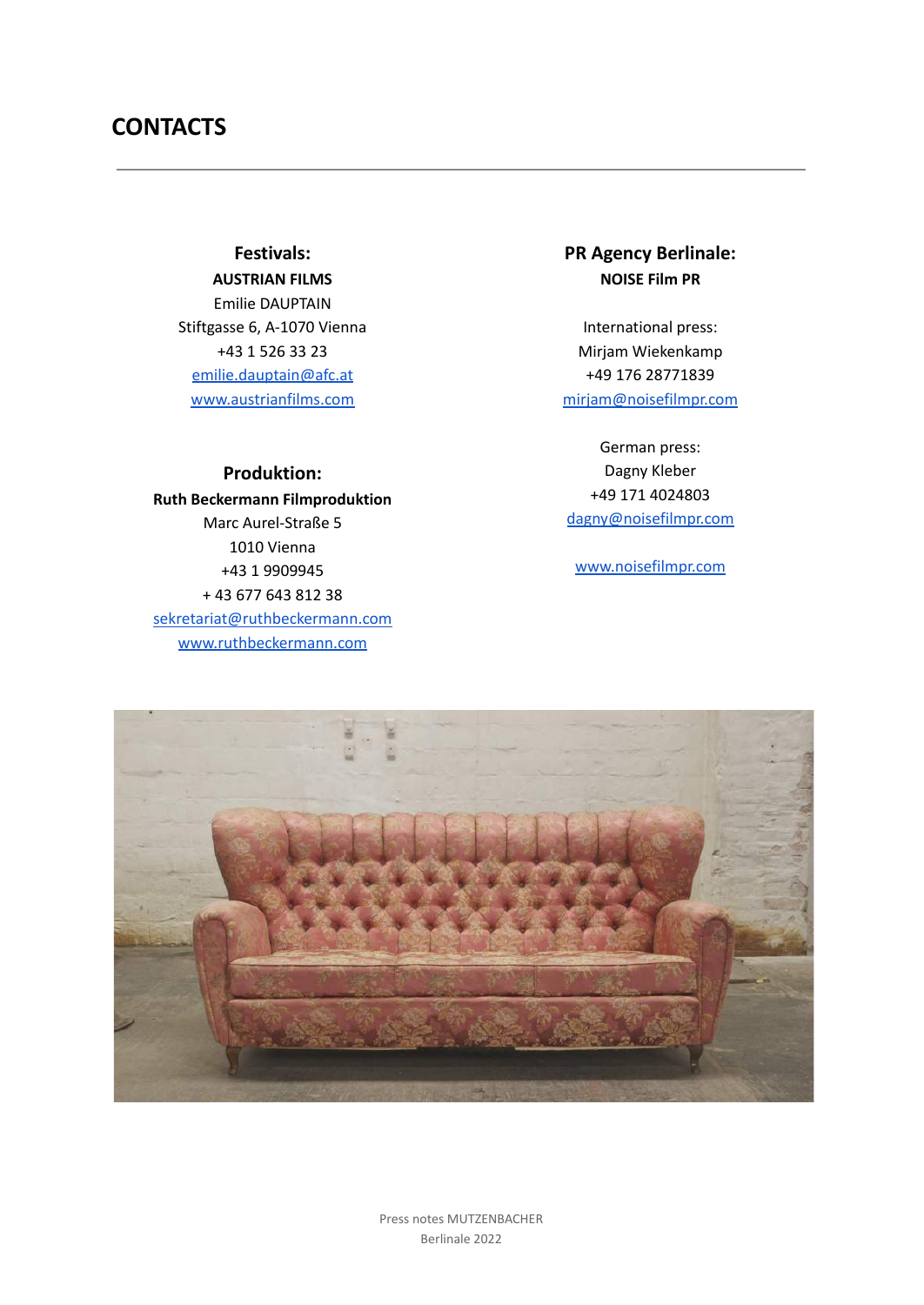# <span id="page-3-0"></span>**SHORT SYNOPSIS**

With an ad in a newspaper, Ruth Beckermann announces a casting call for a film based on a well-known pornographic text. The film, MUTZENBACHER, sees a hundred men confronted with excerpts from the novel, "Josefine Mutzenbacher or The Story of a Viennese Whore", in an age when sex is more ubiquitous than ever, and yet at same time is met with a highly charged moral environment.

# <span id="page-3-1"></span>**SYNOPSIS**

For more than a hundred years, the novel, "Josefine Mutzenbacher or The Story of a Viennese Whore", has been the subject of controversy for its lustful depiction of child and female sexuality. Though published anonymously, the novel has over the years been attributed to the Austrian writer, Felix Salten (the author of "Bambi"), and despite being banned for a period has also been celebrated as a world-renowned work of Viennese literature.

With an ad in a newspaper, Ruth Beckermann announces a casting call for a film based on the well-known pornographic novel: "Looking for men between the ages of 16 and 99." Shot in a former coffin factory, the film, MUTZENBACHER, sees a hundred readers confronted with excerpts from the text. And just as in real life, reading these "offensive" passages on the set evokes not only personal memories and erotic fantasies, but also reactions of denial, rejection, self-distancing and strategies of justification. We live and love in an age when sex is more ubiquitous than ever, and yet at the same time is met with a highly charged moral environment.

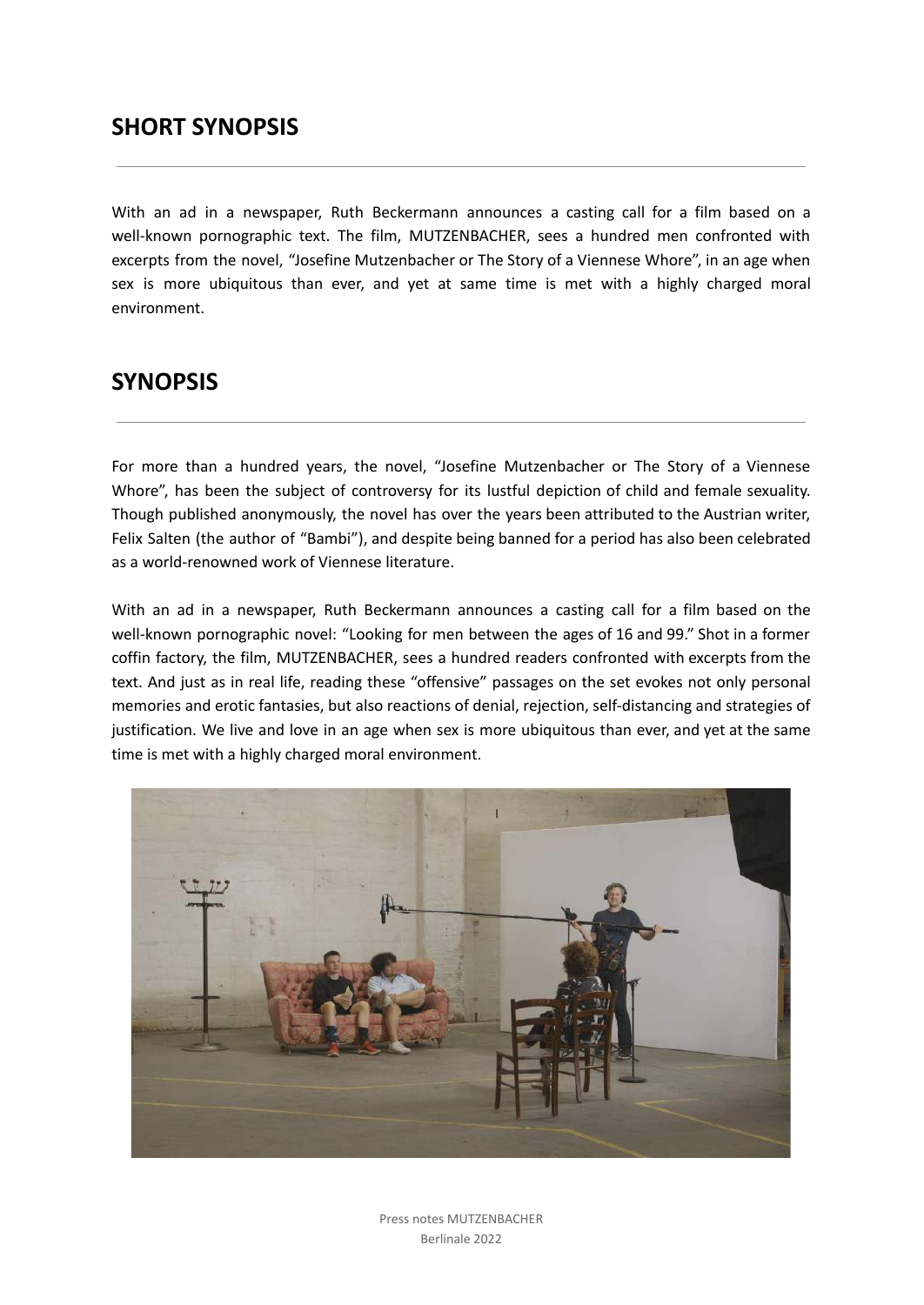# <span id="page-4-0"></span>**DIRECTOR'S STATEMENT**

As a child in Vienna, I stumbled upon the story of Mutzenbacher relatively early. Like many others, I read it as an introduction to the practice of the art of love. You could find pirated editions in your parents' nightstand or under the counter at a bookstore and finally, in the 1970s, as a paperback available everywhere. It fit right into the zeitgeist of the so-called sexual revolution, and yet it wasn't even that modern. After all, the novel's protagonist, a 50-year-old woman, recalls her childhood und youth towards the end of the 19th century. She tells of cramped living conditions in the Vienna suburbs, and of craftsmen and workers. Above all, it was her language, her Viennese peppered with countless expressions in dialect for sexual organs, indeed for the whole of sexuality itself, that were hardly in use anymore among my generation. And yet, in the Vienna of the 1960s, you could still feel the atmosphere of the novel, in the jostle around the communal water tap or in the unwanted intimacy of the other tenants in the apartment blocks, where the toilets were in the hallway. I especially remember the heat and confinement of the trams that in the summer brought us to the Old Danube, but also the freedom that we children had, while our parents busied themselves with reconstructing and achieving prosperity. And of course, all those expressions that you picked up here and there weren't inhibited by any sense of shame or correctness.

Today, sex is in all the media. At the same time, sex isn't an issue. How can this be? Where does the way the Western world deals with sex originate from? In the 1970s, French philosopher Michel Foucault examined the West's relationship to sexuality and came to the conclusion, "that what is peculiar to modern societies is not that they confined sex to a shadow existence, but that they dedicated themselves to speaking of it ad infinitum, while exploiting it as the secret." The secret to be confessed in the confessional box, admitted before the policeman and shared in confidence with the doctor. The priest, the pope, the judge, the physician, and the media. With this film, I have tried, among other things, to break up  $-$  for a moment  $-$  this hegemony.

- *Ruth Beckermann, January 2022*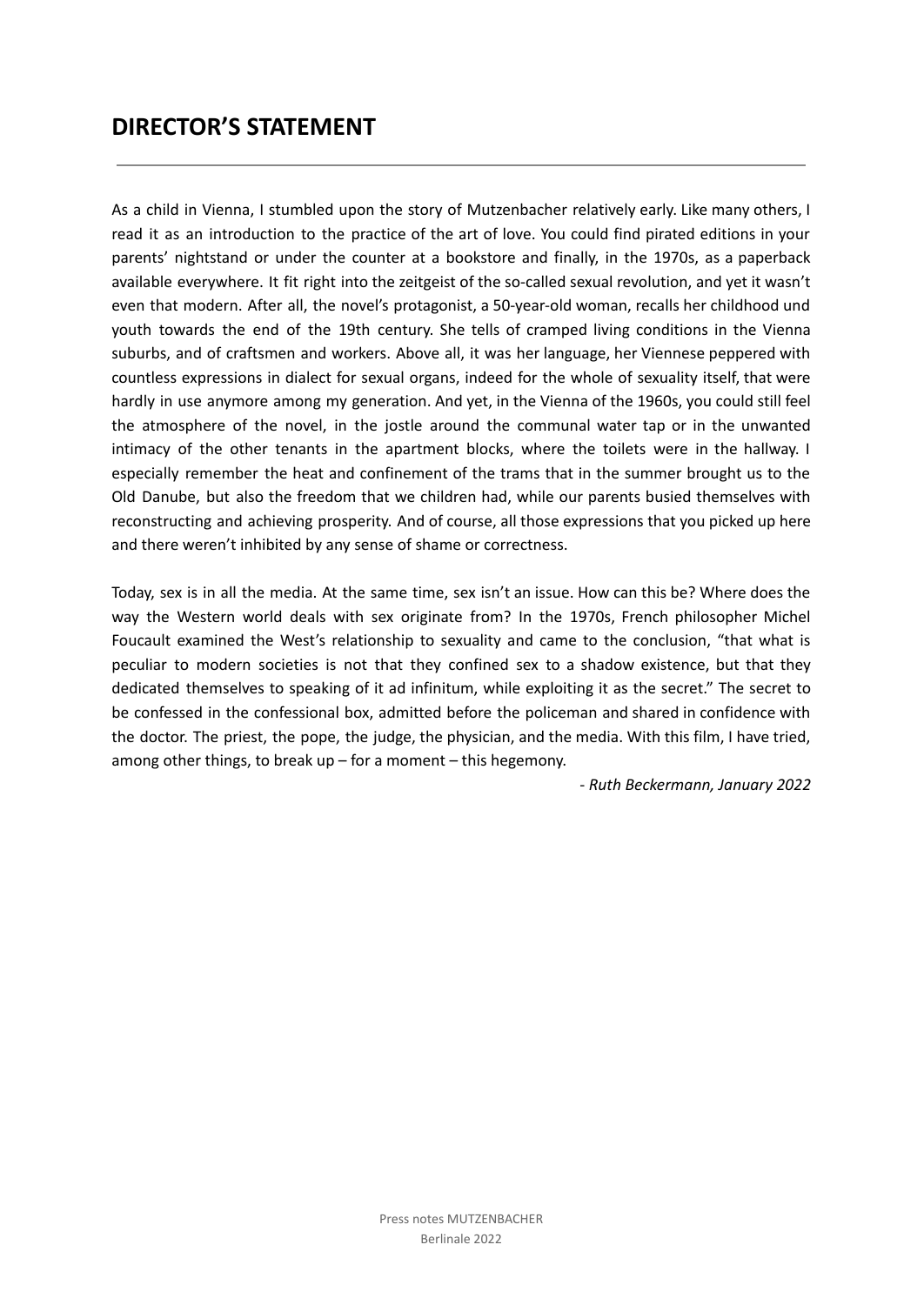





Press notes MUTZENBACHER Berlinale 2022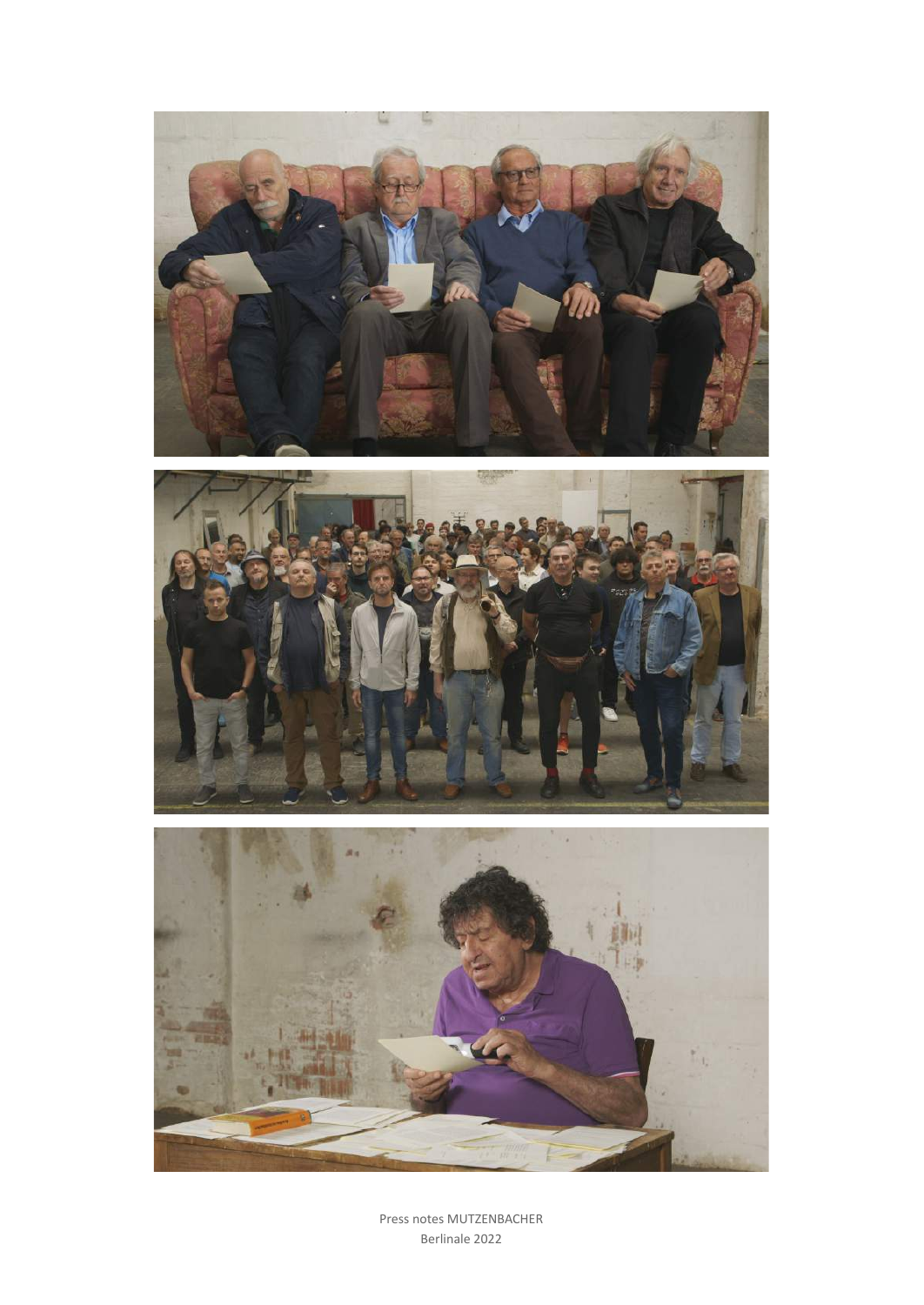# <span id="page-6-0"></span>**ABOUT THE DIRECTOR**

### **Ruth Beckermann**

Ruth Beckermann is a filmmaker and author based in Vienna. Her films include *The Paper Bridge*, *East of War* and *American Passages*. In 2014 her film *Those Who Go Those Who Stay* received the big documentary film prize at the Diagonale in Graz. Two years later *The Dreamed Ones* was also honored there as best feature film. *The Waldheim Waltz* received several awards, including the Glashütte Original – Documentary Award for best documentary film at the Berlinale 2018, as well as an Oscar nomination. In 2019 Ruth Beckermann created the installation *Joyful Joyce* for the Salzburg Festival.



#### **Filmography:**

JOYFUL JOYCE, 2019, multi-channel video installation for the Salzburg Festival THE WALDHEIM WALTZ, 2018, 93 min, Color and Black/White THE DREAMED ONES, 2016, 89 min, DCP, Color, Feature Film THE MISSING IMAGE, 2015, multi-channel video installation from Albertinaplatz in Vienna THOSE WHO GO THOSE WHO STAY, 2013, 75 min, HDV/DCP, Color JACKSON/MARKER 4AM, 2012, 3.35 min, HDcam, Color AMERICAN PASSAGES, 2011, 120 min, DV/35mm, Color MOZART ENIGMA, 2006, 1 min, DV/35mm, Color ZORROS BAR MIZWA, 2006, 90 min, DV/35mm, Color HOMEMAD(E), 2001, 85 min, DV/35mm, Color A FLEETING PASSAGE TO THE ORIENT, 1999, 82 min EAST OF WAR, 1996, 117 min TOWARDS JERUSALEM, 1991, 87 min PAPER BRIDGE, 1987, 95 min, Color and Black/White RETURN TO VIENNA, 1984, 95 min, Color and Black/White THE STEEL HAMMER OUT THERE ON THE GRASS, 1981, 40 min, Color SUDDENLY, A STREIK, 1978, 24 min, Color ARENA SQUATTED, 1977, 78 min, Black/White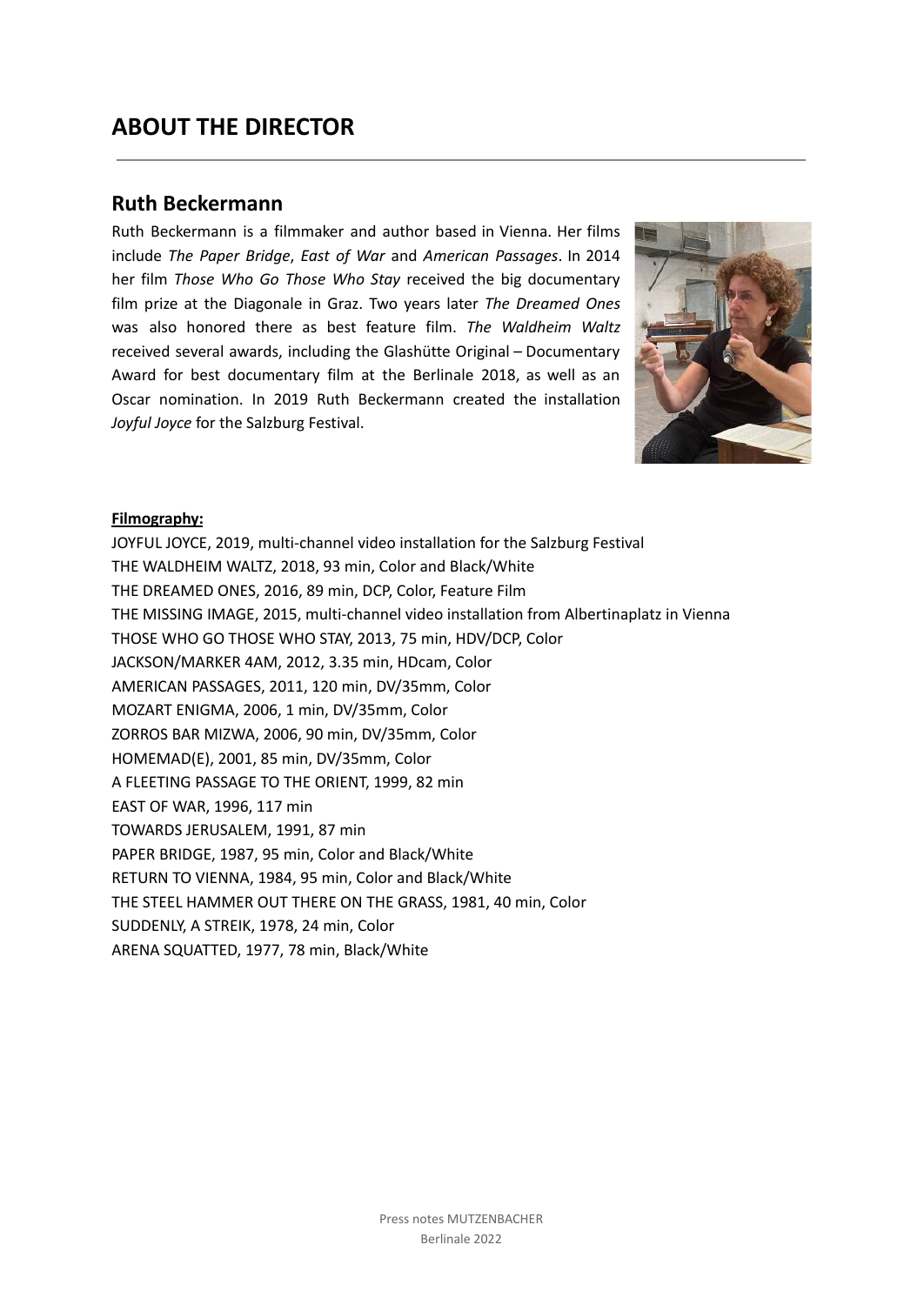# <span id="page-7-0"></span>**INTERVIEW WITH RUTH BECKERMANN**

#### **When did you first encounter the novel** *Mutzenbacher***, which was published anonymously in Vienna in 1906 and banned for a very long time?**

**RUTH BECKERMANN:** The novel was only available in pirate copies until it was published officially for the first time in 1969, in the wake of the upheaval of the 60s. As a child in Vienna, I discovered the book at a very early stage. Parents and friends would keep it in their bedside tables or hide it behind other books on a shelf. Naturally I was interested in reading something that was forbidden by parents and society. Up until the end of the 60s, *Mutzenbacher* was regarded as a source of instruction with the allure of the forbidden on a subject that was of great interest to fairly young people.

#### **When did you rediscover the text and contextualise it anew?**

**RUTH BECKERMANN:** It's a novel, most probably a male fantasy, which imagines a little girl that is constantly filled with lust from an early age and always wants it, with everyone, everywhere. You can perceive that as subversive, ironic, funny or absurd, or you can completely reject the idea of confronting the issue. I think it's interesting to confront it a hundred years later and also to examine the disparity between that period and today. I also regard the text today as part of Vienna's cultural history. It's the dark side of *fin de siècle Vienne*, which is always depicted in a romanticised fashion. And it's also important to remember that the book was published in 1906, one year after Sigmund Freud's *Three Essays on the Theory of Sexuality*. It was Freud who came up with the concept of childhood sexuality and described it. Today, childhood sexuality is a taboo subject discussed exclusively in connection with abuse. These days children are controlled to a far greater extent: in the past they were less protected and had more free space. Although I still believe even today that children find ways to try out lots of things.

#### **How did the idea for a film crystallise around this text?**

**RUTH BECKERMANN:** It was also connected with this pandemic period, when people had more time, and it was less feasible to shoot a traditional film. It really began to take shape in the summer of 2020, when I was sitting in a park with Claus Philipp, the dramatist and co-writer of MUTZENBACHER, each of us on opposite ends of a bench while holding a coffee to-go, when I said that I wanted to go ahead with this project. It was such a disembodied period. People would talk about being unable to have sex or hug friends because of the situation. Others would lock themselves in their homes and do nothing else. In any case, the subject was in the air again. I felt that the moment had come. I generally take a very broad attitude towards research: we met with specialists in German studies, prostitutes and a feminist porn producer. At first, we thought the research could also be part of the film. I always think it's important to do broad research but then – and this is what differentiates cinema from television – to find a concentrated form for the final product.

#### **How did you reach the decision that only men would appear in front of the camera?**

**RUTH BECKERMANN:** During my research I also studied dance forms which claimed that having naked women show their vaginas or their butts and engage in bloody combat with each other is a feminist encounter. I decided against that form of depiction, because I felt it served the same kind of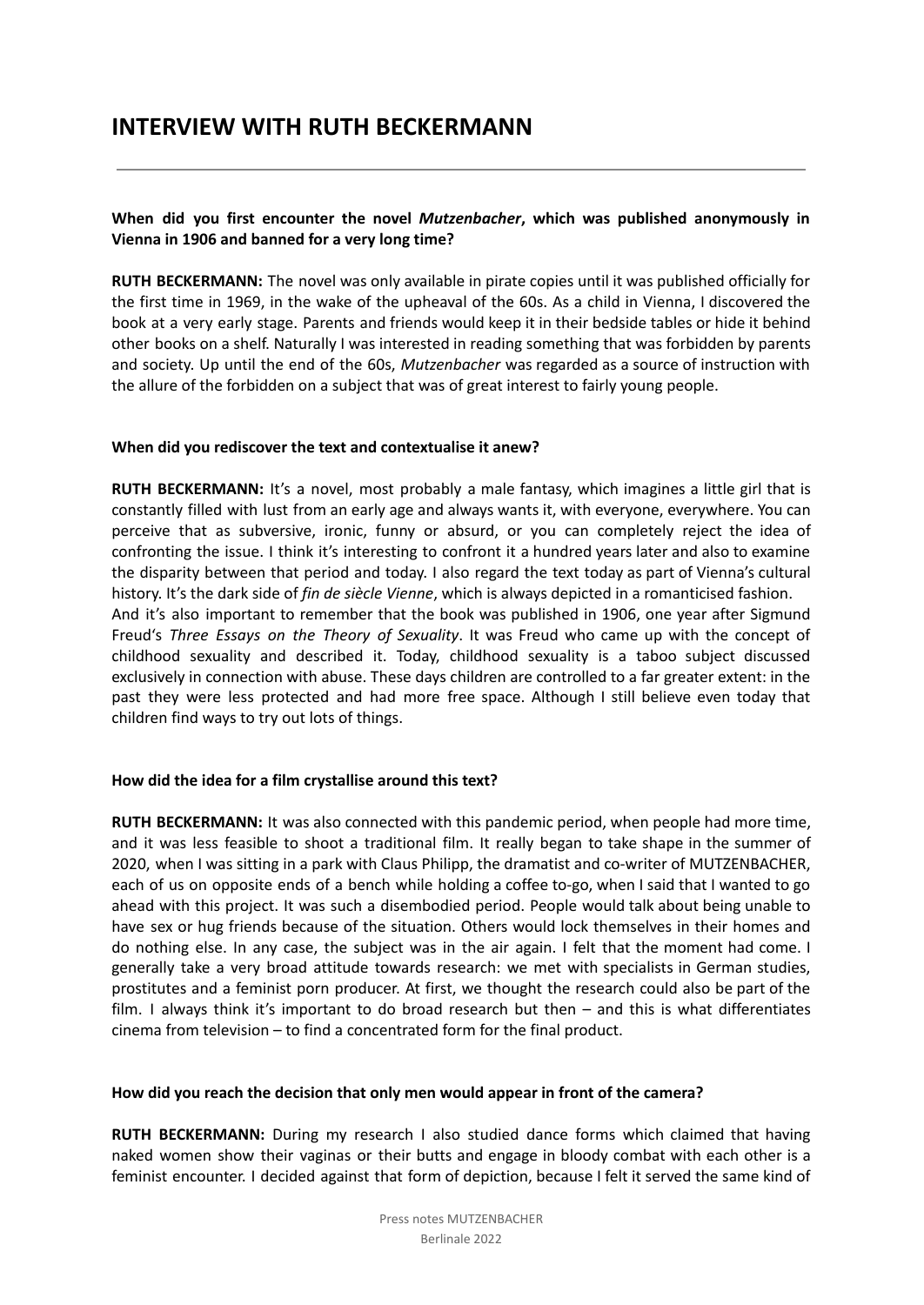voyeurism that men always practiced with women. So, I came to the conclusion that I wanted to confront only men with this male fantasy. We invited men between 16 and 99 to audition, because I think it's high time that women took a closer look at men. Men have been doing the opposite since the beginning of cinema, and sometimes they do it very well. In every medium there are fantastic portraits of women by men. I think women will only achieve true equality when they succeed in portraying men rather than themselves or other women. That was also part of the appeal for me in making a film like this.

#### **For the main prop on the audition set you chose a significant object: a pink-gold couch. As a director how did it feel confronting your male protagonists from a certain position of power? What emotions did you experience while working in that way?**

**RUTH BECKERMANN:** I found it very pleasurable. Men have been doing it with women for centuries. Of course, when I came up with the idea of the sofa, I was also thinking of the legendary casting couch in opera or films, where young women pose and present themselves in order to seduce the male directors, who often exploit the situation. That's why there's an absurd couch in my film, along with a reversal of the power roles. I was particularly amused by the chorus scenes, by the feeling that now a hundred men are doing what a woman wants, and all in this very ironic situation.

#### **The chorus scenes are rooted firmly in the language and the humorous elements of the novel, which also embodies a linguistic treasure of Viennese slang from a certain epoch. To what extent did you want to do that justice?**

**RUTH BECKERMANN:** The influence of Ernst Jandl etc is also apparent here. It was amusing to take individual words and phrases from the text and use them to form sound pictures. And this project confirmed once again that it's possible to work with a literary text very well using non-professionals. I think the men read excellently. After all, they didn't rehearse. They came in and were given the text. And confronting men with the language of the book, in all its diversity, brings out something interesting. Not just the tone of voice but also the gestures and expressions. I particularly liked the random principle. The whole thing was a kind of experiment. We had no idea who would turn up for the auditions. For me it was a similar setting to *East of War*, where there was a place, and most people who turned up were men, and as the director, I didn't know who I would be facing.

#### So, the film itself is a casting situation. Did you plan it that way, or did it grow out of the original **auditions? Why do you consciously include a disruptive element in the film by having the soundman walking across the set with the microphone visible? We hear you off-camera, and you often retort with quick-witted responses.**

**RUTH BECKERMANN:** It was quite stressful. We had whole days when I was constantly confronted with new people. The original plan was to film the auditions, use part of that footage and pick out 10, 12 men to be filmed at various places in the F23 Cutural Centre. After the first day's shooting my cameraman Johannes Hammel came up to me and said: "I think it's like *The Dreamed Ones*; I think this will be the film." With *The Dreamed Ones* we had also planned to film in a variety of places. I obviously have a preference for chamber pieces. When we were filming the auditions, it was a conscious decision to have the soundman cross the set and to have certain lines repeated. I didn't want to be in the shot myself because I thought it was good to have only men visible and to hear the voice of a woman, my voice off-camera; what's out of sight always arouses the fantasy.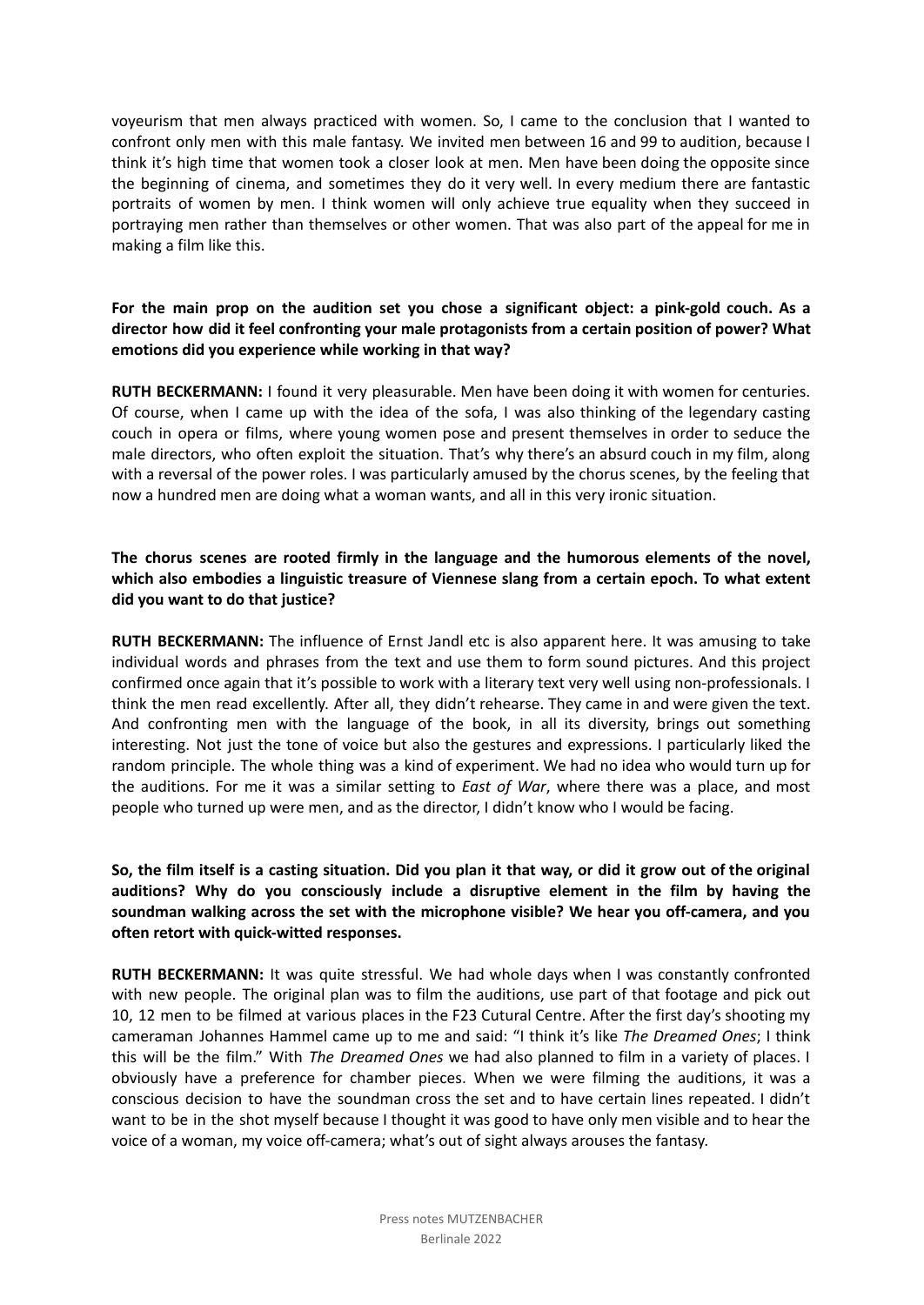**The manifold ambivalence of this text constitutes both its attraction and a stumbling block, starting with an ostensibly female perspective which was in fact compiled by a man. Its literary quality is compromised by the content, which has prompted it to be considered less than serious,** and there's also the fact that a girl between 5 and 14 is the focus of attention. Was it your intention to place everybody – the protagonists, you yourself as a director and the audience – in an **ambivalent situation that constantly forces them to position themselves, thus reacting to a social discourse which always problematizes clear positions?**

**RUTH BECKERMANN:** Absolutely. The film is intended to be subversive, and of course it's also a provocation to confront an audience with this text, especially at a time when everything is infused with a new morality, political correctness and linguistic rules. It's also a provocation in that direction. I've always rebelled against the moral stance of my parents' generation, and I also rebel against being told what to do by people who want to control everything. One reason to make a film like this, especially at a time when everything is becoming so blurred, is to establish a clear difference between reality and fiction. In a person's fantasy everything should be permitted. The question is whether you do it. And that's why I also think it's problematic for the entire discourse in our circles to function merely on the level of language. It's justified to a certain extent, but it doesn't change anything about reality. The struggle must be extended to the level of real life and communal living. And it is necessary to emphasise this differentiation again and again. This book is a fantasy, not a documentary account of a child who had sex with men. I have attempted to confront the pleasure and the fear  $-$  the pleasure of the text and the fear that this text provokes  $-$  in order to make something that explores individual ambivalence towards the text. I think if I were watching this film I would constantly have to deal with the question: what am I thinking now, at the moment that I'm watching this? The texts are arousing, and for women too, after all. It's all right to acknowledge that. On the other hand, some things are repulsive. It's a constant back and forth.

> Interview: Karin Schiefer January 13, 2022